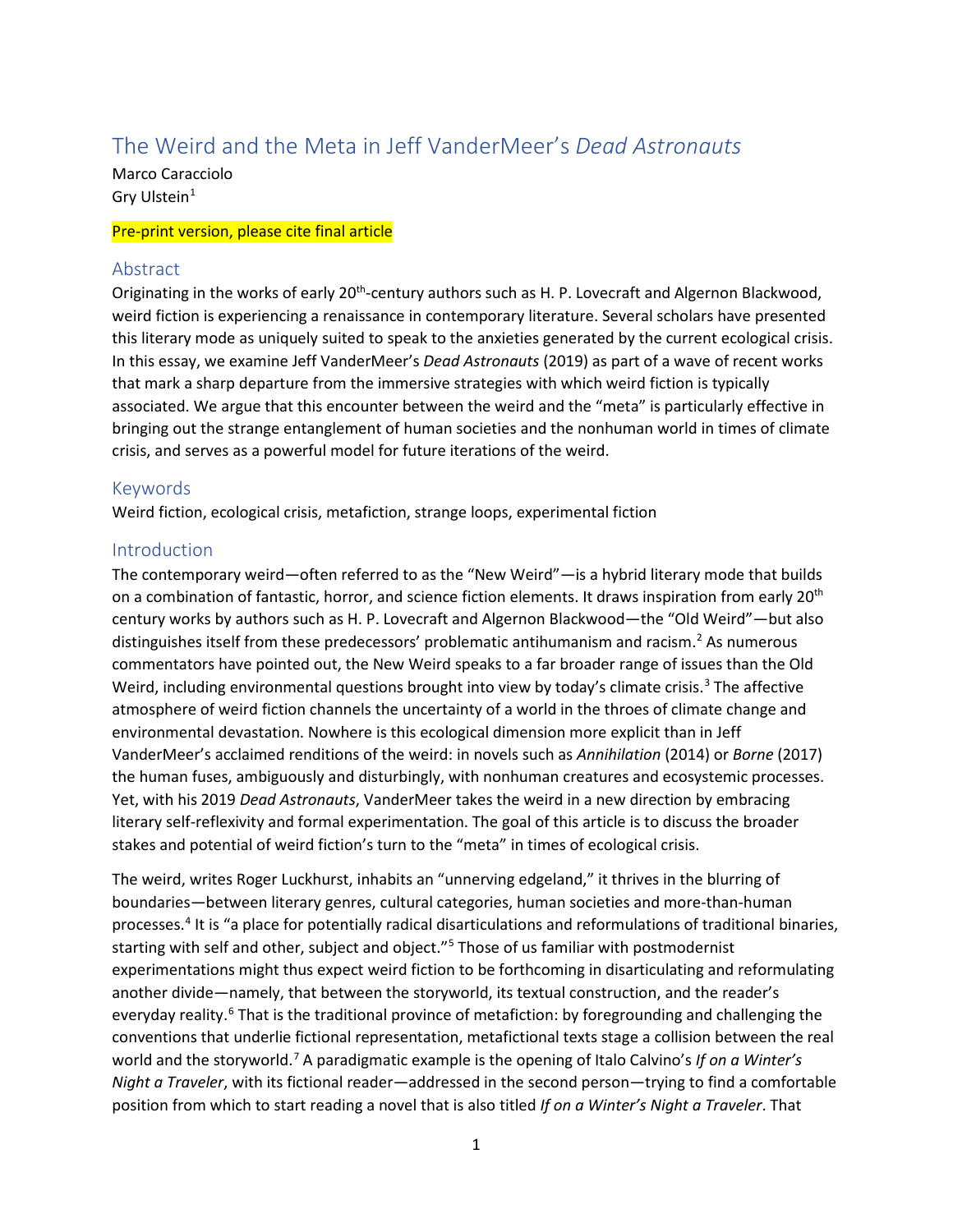beginning is an instance of metalepsis in Gérard Genette's sense: a stand-in for the real reader enters the storyworld, while a version of the novel we are reading is embedded, paradoxically, within itself. $8$ Metafiction and metalepsis go hand in hand in postmodernist fiction.<sup>[9](#page-13-8)</sup>

Calvino's famous beginning involves readers in a metaleptic game while inviting them to playfully trouble the border between the real and the fictional. Does the weird's "unnerving edgeland" reach beyond the edge of fiction itself, implicating the reader in a similar way to Calvino's? Certainly, in both the Old and the New Weird there are occasional suggestions that the events at the core of the narrative could overstep the boundaries of fiction and threaten the flesh-and-blood reader as well. Lovecraft's oeuvre stages a profusion of texts, journals, cosmic histories that seem to resonate metaleptically with the book readers are holding in their hands. For instance, the mysterious grimoire called the *Necronomicon* is a recurring reference in Lovecraft's fiction and letters, though he never actually wrote such a book. Still, fans and writers have in the last century playfully perpetuated Lovecraft's hints that the text exists in real life. Yet these intimations of metalepsis remain implicit and oblique, and ultimately support, rather than undercut, an uncritical style of reading that takes the fictional world at face value. Weird fiction, including the ecologically oriented New Weird, has traditionally steered clear of explicitly metafictional devices that puncture the reader's immersion in a storyworld and foreground the materiality of the text they are reading. This choice, as VanderMeer himself remarks in a passage that will be discussed in the next section, is in line with the New Weird's investment in an immersive poetics.

Yet, over the last ten years, metafictional devices have started emerging in the work of contemporary authors affiliated, more or less directly, with the weird tradition. These authors include N. J. Campbell, Caitlín Rebekah Kiernan, Paul La Farge, Victor Lavalle, and Reza Negarestani; some of their most significant novels—for instance, Lavalle's *The Ballad of Black Tom* (2016) and La Farge's *The Night Ocean*  (2017)—engage playfully with Lovecraft's weird writings, using metafiction to disrupt straightforward immersion and unsettle the conventions of this literary mode (and, with them, the Old Weird's questionable politics). VanderMeer's *Dead Astronauts* is an excellent illustration of the weird's growing literary self-reflexivity, but it differs from these other texts in that it frames its self-reflexivity in an explicitly ecological vein. More specifically, we argue in this article that the metafictional blurring of ontological divides in *Dead Astronauts* underscores humankind's capture in ecosystemic processes beyond the human, and calls for a mode of readership that is attuned to human-nonhuman entanglement.

Weird fiction in general speaks to a body of theory that has presented human-nonhuman relations in the Anthropocene as inherently strange. For Timothy Morton, as we will see, humankind's "enmeshment" in more-than-human processes creates a strange loop in which anthropocentric hierarchies break down. Importantly, this loop is structurally reminiscent of the workings of metafiction. By integrating metafictional strategies, VanderMeer's *Dead Astronauts* thus continues the New Weird's exploration of ecological issues but lend that exploration unique resonance by recreating, through metafictional form, the weirdness of the ecological crisis. Put otherwise, metafiction allows the weird to fully enact the ontological questioning that Jon Hegglund, in articulating a "weird narratology," sees as central to VanderMeer's work: "a text evokes a storyworld that itself draws our attention to the ontological messiness that prevents a clear separation between [text and world]."<sup>[10](#page-13-9)</sup> That kind of "ontological messiness" remains relatively covert in VanderMeer's *Annihilation* (Hegglund's case study), although—as Hegglund points out—hints of metafiction can be found throughout VanderMeer's "Southern Reach" trilogy. But the messiness becomes far more radical and sustained in VanderMeer's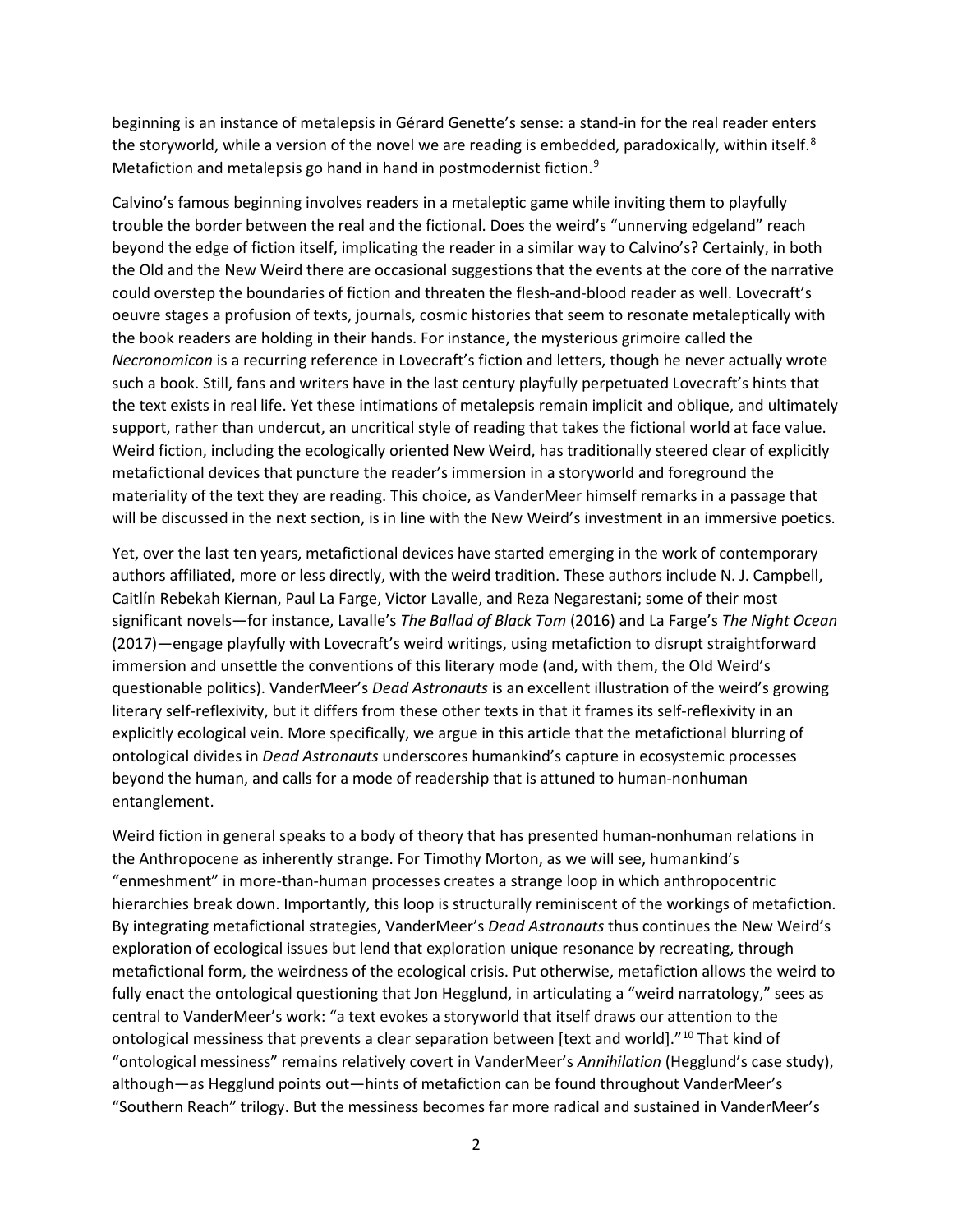*Dead Astronauts*, a work in which a metafictional foregrounding of textuality undercuts the very ontological coherence of the storyworld and problematizes immersive reading. Examining VanderMeer's novel offers an opportunity to discuss the New Weird's potential for engaging ecological issues in times of climate crisis. In the next section, we will contextualize our analysis by discussing the ecocritical limitations of immersive ways of reading.

#### Immersion and Its Discontents

In the introduction to an influential anthology of New Weird work he co-edited with Ann VanderMeer, Jeff VanderMeer argues: "postmodern techniques that undermine the surface reality of the text (or point out its artificiality) are not part of the New Weird aesthetic."<sup>[11](#page-13-10)</sup> By "undermining the surface reality of the text," VanderMeer is presumably referring to strategies that disrupt the reader's immersion in the storyworld by drawing attention to its textual construction. Narrative theorist Werner Wolf offers a useful vocabulary to talk about such disruptions. For Wolf, the "aesthetic illusion" is "a feeling of being recentered in a possible world as if it were (a slice of) life, a feeling that prevails in spite of the fact, and our latent awareness of it, that this impression is triggered by a 'mere' artefact."[12](#page-13-11) The aesthetic illusion is thus an experiential state related to what readers and scholars refer to as "immersion."<sup>[13](#page-14-0)</sup> Wolf raises the important point that the aesthetic illusion is not *de*lusion: even when readers are fully immersed in a story—for instance because they are emotionally invested in the characters' trajectories, they find the setting particularly vivid and lifelike, and so on—they retain a "latent awareness" of this being a fictional text devised by a flesh-and-blood author. Wolf thus sees fictional audiences as dynamically shifting into and out of an immersive state, depending on textual devices that manipulate their attention and potentially highlight the constructedness of the text. In engaging with metafiction, this awareness is likely to move to the foreground of readers' consciousness: the aesthetic illusion is thus problematized, "the surface reality of the text" undermined (to borrow again VanderMeer's words).

The weirdness, in VanderMeer's assessment of the New Weird, remains contained within the boundaries of the storyworld. As we have suggested above, in the years after the publication of the VanderMeers' anthology (in 2007), the weird has become increasingly self-aware as a literary mode, so that VanderMeer's assessment of "New Weird aesthetic" is probably no longer accurate today. Nevertheless, the significance of this metafictional turn has yet to be discussed in full, particularly in the context of arguments (advanced by Robertson, Luckhurst, and others) on the weird's attunement to ecological issues. Conventional weird fiction draws in the reader, eliciting immersion and the aesthetic illusion, but refuses to explicitly problematize the divide between the storyworld and the reader's everyday reality. Of course, that divide can always be bridged by way of interpretation: for example, Hegglund's already mentioned reading of VanderMeer's *Annihilation* traces the emergence in the novel of a sense of nonhuman agency and materiality that troubles the seeming anthropomorphism of the first-person narrator. Interpretation attests to the fact that fiction is always subject to real-world relevance, and that readers routinely bring to bear everyday knowledge and values on even the most immersive storyworlds.<sup>[14](#page-14-1)</sup> While all readers interpret fiction in the sense of basic text comprehension, not all of them engage in interpretation in the scholarly meaning of the word, which involves explicit reflection on the cultural significance of a text.<sup>15</sup> When fiction—including but not limited to weird fiction—is read for the sake of the aesthetic illusion alone, it may turn into an escapist activity that does *not* foreground substantive interpretation and thus the negotiation of real-world relevance.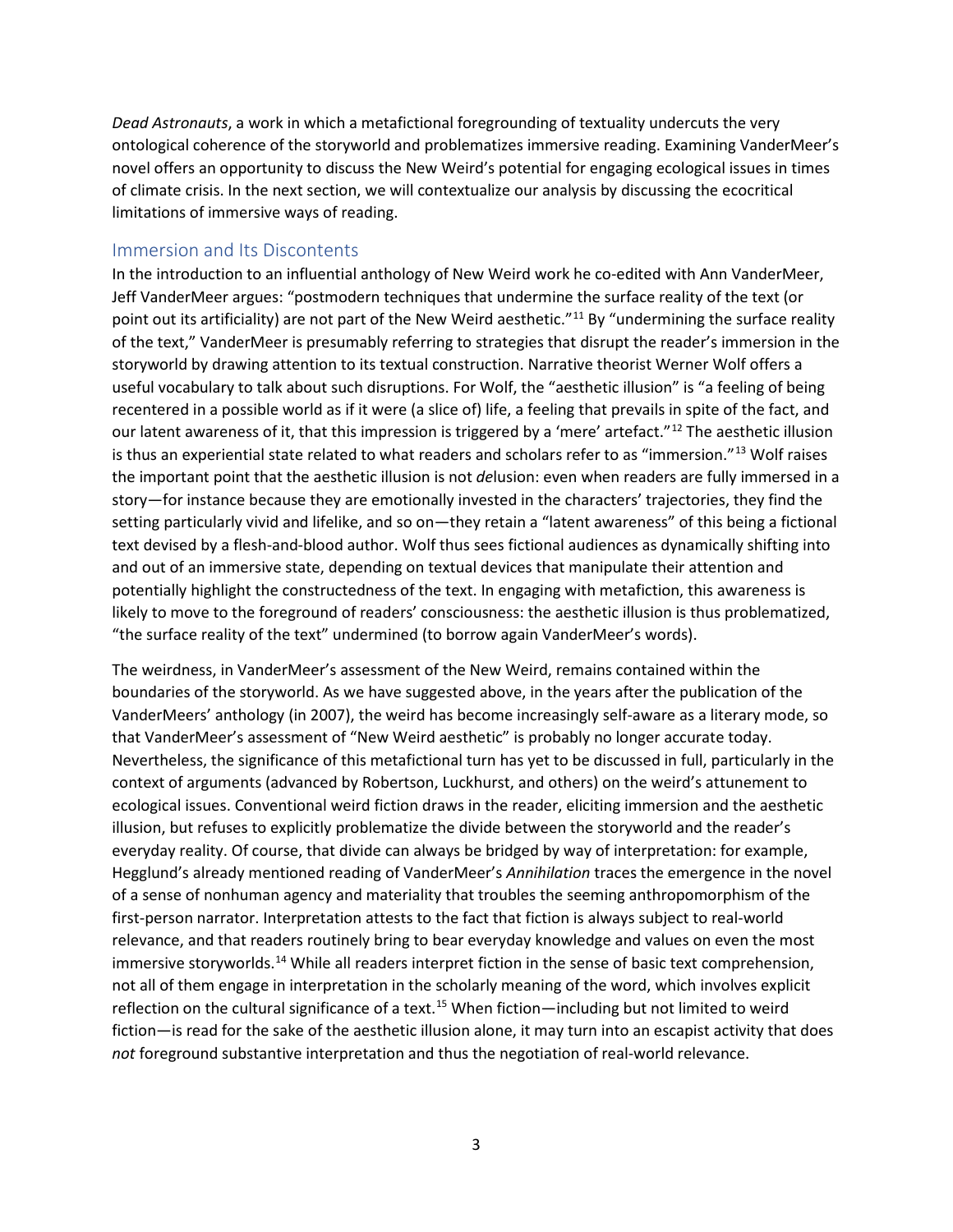Yet, in laying the groundwork for what she calls an "econarratology," Erin James draws a direct connection between immersion and the ecocritical value of narrative: "Econarratological readings of narrative storyworlds, via their analysis of the textual cues that aid the immersion of readers into subjective spaces, times, and experiences, help us appreciate the fact that aesthetic transformations of the real really do stand to reshape individual and collective environmental imaginations."<sup>16</sup> James argues that reading fiction can impact the environmental imagination, a concept that grows out of Lawrence Buell's ecocritical work and denotes the way in which the nonhuman environment is experienced and understood in its relationship with human communities.<sup>[17](#page-14-4)</sup> Consistently throughout James's book, the reshaping of the environmental imagination is linked to literary narrative's power to elicit an immersive response (Wolf's aesthetic illusion).<sup>[18](#page-14-5)</sup> Yet, as we have argued above, immersion can offer no guarantee of interpretive negotiation—in this case, of humankind's position vis-à-vis nonhuman realities—because it is just as likely to reinforce a sense of separation between storyworlds and everyday reality. Put otherwise, immersion may tip over into an experience in which the real-world relevance of fiction becomes secondary to the intrinsic enjoyment of believable characters, a vivid setting, and a well-constructed plot.

By piercing—provocatively—the aesthetic illusion, metafictional strategies can prevent this slide into escapism, keeping the reader on the edge between immersion and a more critical appraisal of fiction. Merja Polvinen has argued that—contrary to widespread assumptions—metafictional writing does not *inhibit* immersion, but only complicates and enriches it through increased awareness of fictionality.[19](#page-14-6) Polvinen sees this combination of immersion and self-reflexivity as central to the experience of reading *The City & the City*, a novel by another established New Weird author, China Miéville, whose works also reflect the metafictional turn in weird fiction. The self-reflexive blurring of ontological boundaries between the storyworld, its textual presentation, and the real world holds particular value in an ecocritical context. Without the coexistence of immersive involvement and critical reflection based on a recognition of continuity between narrative and everyday reality, literature would not be able to realize, to quote again James, its "essential role . . . in protecting the earth."<sup>[20](#page-14-7)</sup> The metafictional slant of VanderMeer's *Dead Astronauts*, which contradicts the writer's earlier statements about "New Weird aesthetic," is so significant precisely because it acknowledges that critical reflection on the conventions underlying literary practices might be central to the weird's intervention in debates on the climate crisis. Highlighting the artificiality of fiction and its imaginative overlap with the real world serves to heighten its emotional and ideological relevance. Through its metafictional play, *Dead Astronauts* implicates the audience—and their world—in a more-than-human drama of planetary destabilization that cannot be approached in a purely immersive fashion but calls for a more nuanced and self-conscious interpretive strategy.<sup>[21](#page-14-8)</sup>

To fully understand the significance of VanderMeer's metafictional devices, however, we need to consider how the form of metafiction itself—the paradoxical transgression of assumed ontological divides—directly mirrors the strangeness of human-nonhuman relations in the Anthropocene. That insight is sometimes thematized by New Weird fiction, including VanderMeer's earlier novels, but only metafiction can enact it in formal terms and thus augment its impact on the reader's environmental imagination beyond immersive reading strategies.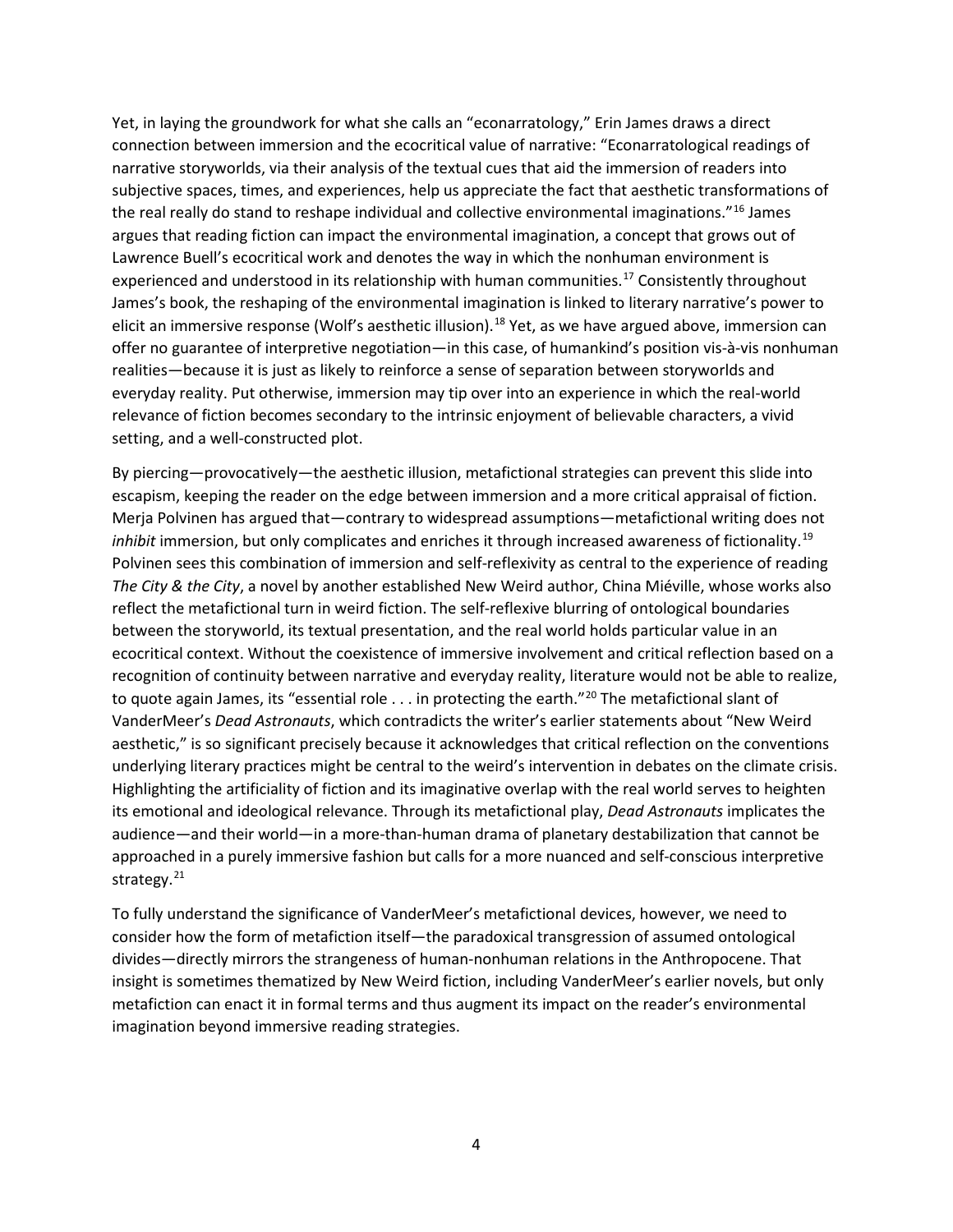# Weird Loops and the Ecological Crisis

We have already mentioned metalepsis, the narratological category introduced by Genette to discuss the paradoxical transgression of ontological boundaries in fiction (for instance, the fictional reader about to start reading a novel titled *If on a Winter's Night a Traveler* in the opening of Calvino's *If on a Winter's Night a Traveler*). Metalepsis is, of course, a metafictional device par excellence, since it blurs the distinction between storyworlds and reality and thus defamiliarizes the conventions of fictional representation.[22](#page-14-9) In his influential account of postmodernist fiction, Brian McHale invokes Douglas Hofstadter's idea of "strange loop" to capture the workings of metalepsis.<sup>23</sup> For Hofstadter, a strange loop is any sensory form that evokes an "ill-defined sense of topological wrongness: the inside-outside distinction is being blurred, as in the famous shape called a 'Klein bottle."<sup>[24](#page-14-11)</sup> The same blurring of a basic distinction can be found in the metaleptic devices of postmodernist fiction, but instead of a physical boundary (the inside-outside distinction of a regular bottle) what is transgressed is the conceptual divide between a fictional storyworld and reality.

Thirty years after McHale, Timothy Morton uses the same image of a strange loop to account for a very different phenomenon—which, however, turns out to have a great deal in common with metalepsis. Referring to contemporary debates on the "Anthropocene"—a proposed term for our current geological epoch, emphasizing humanity's impact on the planet—Morton argues that the "Anthropocene names two levels we usually think are distinct: geology and humanity. . . . The Anthropocene binds together human history and geological time in a strange loop, weirdly weird."<sup>[25](#page-14-12)</sup> As numerous commentators in the humanities and social sciences have shown, the current ecological crisis—which is a defining moment in the Anthropocene—prompts a reconsideration of the divide between a background of natural processes and the history of human societies.<sup>[26](#page-14-13)</sup> While natural processes have long been thought of as stable and independent of human decision-making, the climate crisis reveals that industrial activities in a globalized economy are capable of dramatically reshaping "nature" through a wide array of processes: pollution causes the breakdown of entire ecosystems, the emission of greenhouse gases leads to ocean acidification and a sharp rise in global temperatures, and so on. The Anthropocene is the era in which the geological history of our planet can no longer be meaningfully distinguished from the impact of human technology—with important differences in historical responsibility, of course, between the industrialized Global North and the developing world.

If these ideas surrounding humankind's environmental impact enjoy wide circulation in the humanities, Morton's prose is uniquely attuned to the *weirdness* of this impact. Hofstadter's strange loop, with its paradoxical topology, helps Morton imagine and illustrate that weirdness. The essence of a strange loop is an unexpected boundary crossing: someone who enters a Klein bottle will think they are inside an enclosed space but, surprisingly, they find themselves where they started—that is, outside the bottle. For Morton, something similar happens when one moves across scales, from everyday actions to a planetary impact of global warming:

Every time I start my car or steam engine I don't mean to harm Earth, let alone cause the Sixth Mass Extinction Event. . . . My key turning is statistically meaningless. In an individual sense this turn isn't weird at all. But go up a level and something very strange happens. When I scale up these actions to include billions of key turnings and billions of coal shovelings, harm to Earth is precisely what is happening.<sup>[27](#page-14-14)</sup>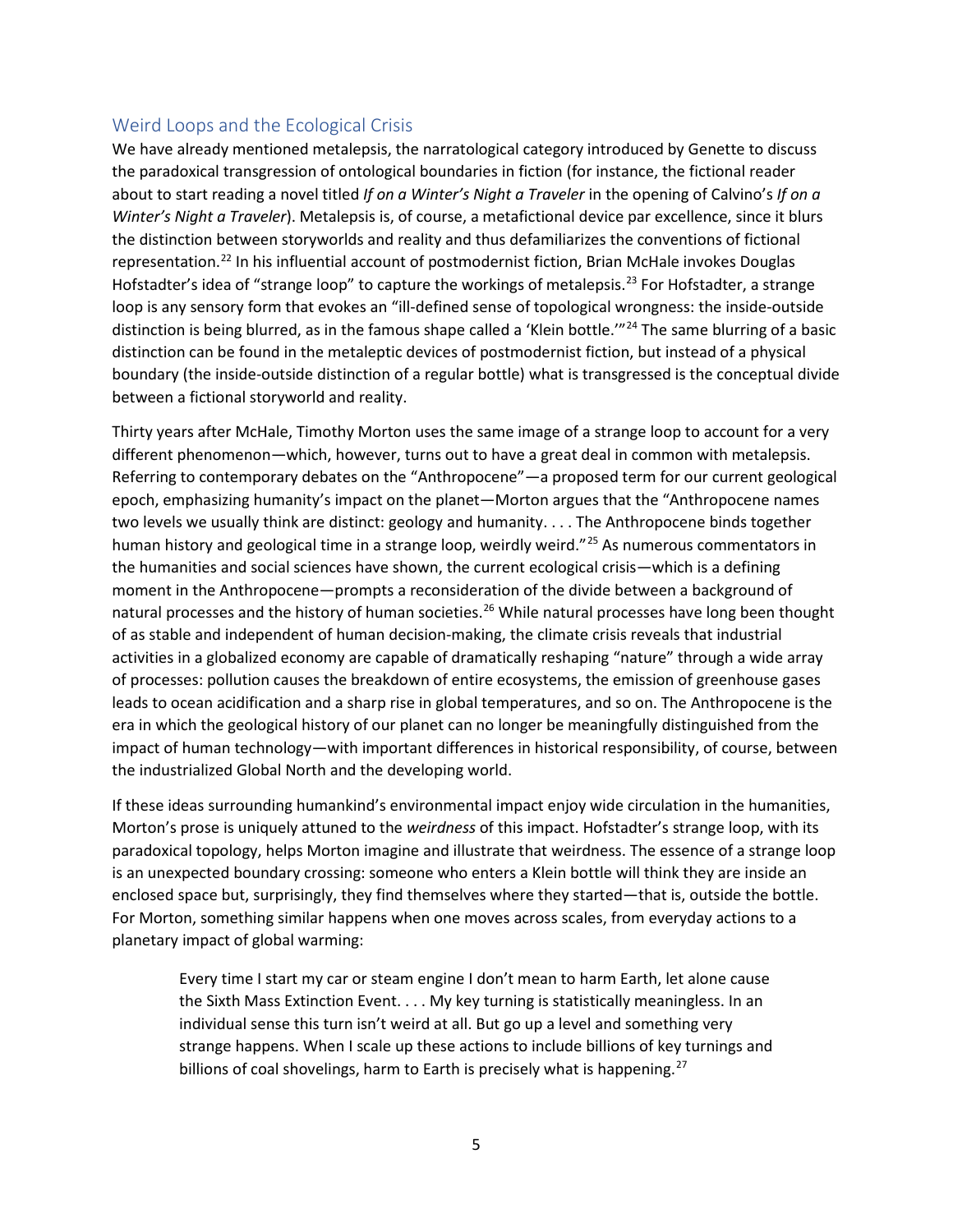This surprising scalar gap—Derek Woods would call it "scale variance"—is at the root of Morton's experience of weirdness.<sup>[28](#page-14-15)</sup> As we move from the mundane to the planetary and from individual action to collective agency, something unexpected enters the picture: we started with the simple gesture of turning the ignition to drive to work, and we end up with a phenomenon as abstract and remote as melting ice caps. But the weirdness goes much further. Just as in Morton's example the everyday is weirdly bound up with the planetary, the latter can manifest itself unpredictably in the former. Think about increasingly frequent heatwaves or bouts of warm weather disrupting the seasonal cycle: these are all instances of localized weirdness whereby climate change enters the quotidian—sometimes, with devastating effects. In sum, whether we move from the individual to the global or in the opposite direction, the ecological crisis confronts us with a strange feedback loop between our human-scale experience and planetary events.<sup>[29](#page-14-16)</sup> The logic of that loop is, again, a paradoxical boundary-crossing, in that the divide between individual action and nonhuman agency is collapsed or at least challenged in profoundly destabilizing way.

That weird loop discussed by Morton helps explain why the literary forms of metafiction and metalepsis are particularly attuned to the climate crisis. Disrupting the aesthetic illusion and challenging the separation between life and fiction are paradoxical gestures, which presuppose the very ontological categories that they seek to undermine. In the context of literature's engagement with the climate crisis, metafictional devices thus channel the puzzling entanglement between human-scale actions and environmental realities, which complicates familiar notions of individual agency and moral responsibility. Through metafiction, an immersive mode of readership—the aesthetic illusion—is destabilized: readers project themselves into a storyworld only to discover that they haven't left the real world behind, because they are confronted with the artificiality of the conventions that underpin fictional representation. If, as Luckhurst and Robertson have argued, the New Weird is a productive mode for the literary imagination of the ecological crisis, then metafictional strategies can play an important role in staging and channeling the weirdness of human-nonhuman relations in the Anthropocene.<sup>30</sup> Yet, the New Weird's historical alignment with a poetics of immersion has kept it from taking advantage of metafiction—in a way that, as we have seen, may even undercut its commitment to ecological issues by favoring an escapist mode of reading. With the case study discussed in the following sections, things begin to change.

## Metafictional Strategies in *Dead Astronauts*

A superficial glance at a plot summary of *Dead Astronauts* would suggest a typical sci-fi novel focusing on time travel across multiple storylines. *Dead Astronauts* has eight focalizing characters who suffer at the hands of an evil corporation called the Company, in a postapocalyptic setting. The Company trades in biotechnologies and its influence is stretched across multiple dimensions—early in the novel we are told that the Company has "tick-engorged itself across all timelines."<sup>[31](#page-14-18)</sup> So far, so good: we have a postapocalyptic storyworld, a corporate super-villain, and the titular astronauts' desperate quest to stop it. But when considering that at least three and a half of the characters are nonhumans whose representation is rendered via spatial gaps, temporal leaps, numbers in the margin, different font shades, and song-like repetitions, the picture becomes more complicated.

Set in the same storyworld as VanderMeer's novel *Borne* (2017), *Dead Astronauts* broaches similar themes and motifs: environmental destruction, monstrous ecosystems, bureaucratic evil, and humannonhuman enmeshment. On a formal level, however, *Dead Astronauts* is far more experimental than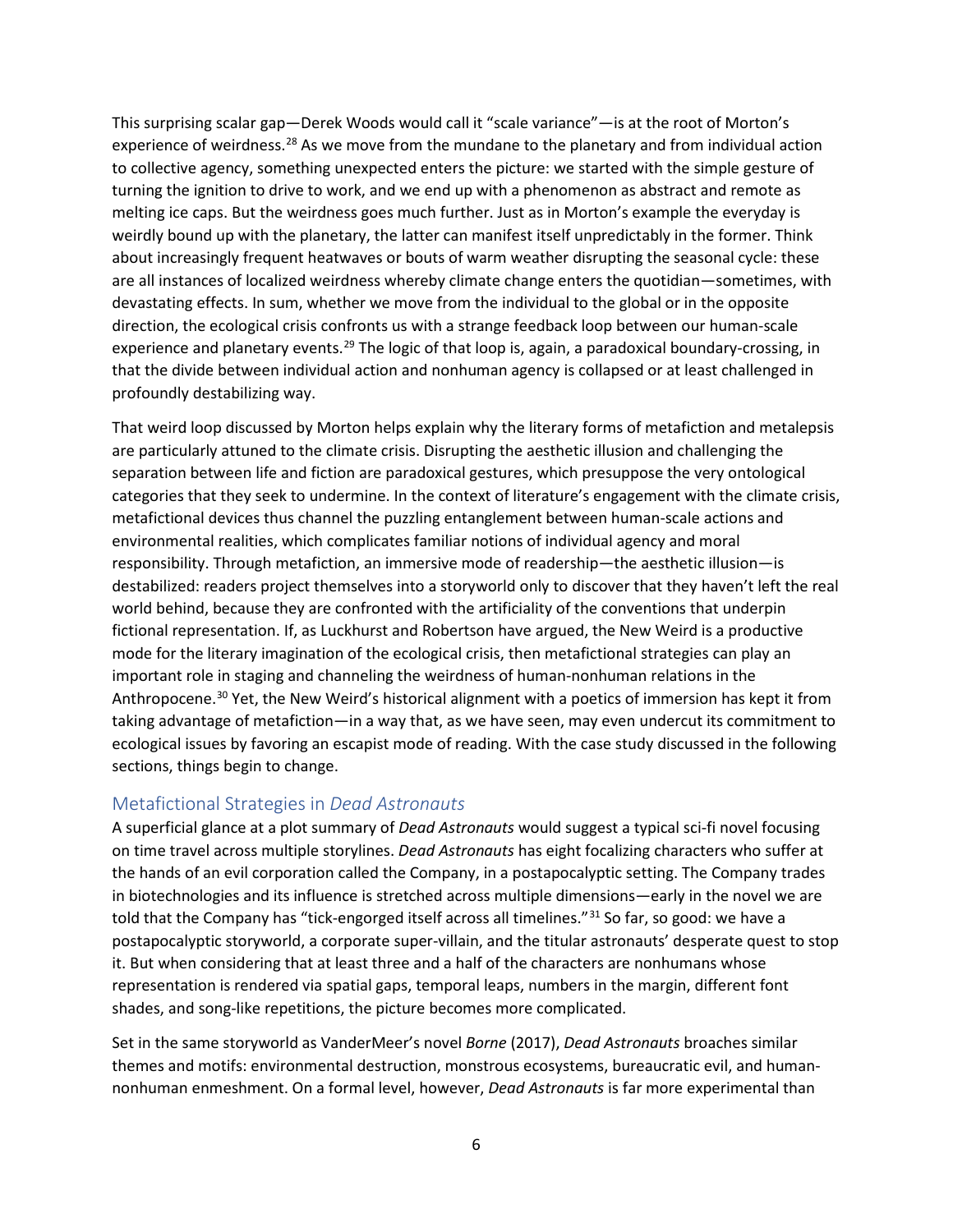*Borne* and *The Strange Bird,* another novella by VanderMeer set in the *Borne* universe. This is not to say that *Borne* and *The Strange Bird* are completely conventional narratives, but the limited experimentation they contain does not pre-empt an immersive reading: largely, these are works centered on a single (albeit nonhuman) protagonist who accompanies the reader in a relatively linear fashion from beginning to end.<sup>[32](#page-14-19)</sup> Instead, a linear, novelistic summary fails to adequately capture two of the main goals of *Dead Astronauts*: to challenge the categories by which humans understand, control, and destroy the real world, and to enact—at the level of both content and form—a sense of nonhuman entanglement as an alternative way of experiencing that world. We argue that the metafictional strategies in particular serve to amplify the two thematic goals. VanderMeer's experimental marriage of the weird and the meta challenges the conventions of the weird, but also of climate change fiction, as Anthropocene issues are addressed not merely at the level of subject-matter (which remains central to most definitions of climate fiction), but through formal devices.<sup>[33](#page-14-20)</sup>

It might be more accurate to describe *Dead Astronauts* as a collection of interconnected stories narrated from different perspectives. The characters are bound together in a psychedelic mosaic of text that hints at, but never quite falls into, a complete story. Textual cues are purposefully inflated, hidden, or scattered and mangled, an effect which is reinforced by moments of jarring self-reflexivity, making the reading experience jagged and difficult. If we concentrate on the most striking examples of these metafictional cues, they can be grouped under the headings: shapeshifting typography, elliptical (nonhuman) focalization, and repetitive loops.

# Shapeshifting Typography

Shapeshifters roam the storyworld of *Dead Astronauts*, and sometimes their supernatural powers are rendered visually by changing the typography or the narrative perspective. One of the "dead astronauts," Moss, has been heavily enhanced with biotechnology to the extent that she can change her physical shape at will: her mind extends across her entire body so that she can mimic organic matter and energy. VanderMeer relies on deeply defamiliarizing verbal cues to account for Moss's perspective, a strategy that highlights the performativity and materiality of the text.

For example, Moss encounters Botch Behemoth, a monstrous fish-amphibian that hunts other discarded Company biotech creations and suitably named after the painter Hieronymus Bosch (64). To ease communication with Botch, Moss changes her shape, "letting herself go wide and shallow to cover the mud pond in a sheen of tiny green-and-white flowers lashed together like chain mail, from which something vaguely like a face held court and hailed Botch as a friend" (65). By this point in the story, the reader has had time to digest that Moss quite literally lives up to her name, but the ability to "go wide and shallow" is nevertheless a startling maneuver, leaving meaningful but defamiliarizing textual cues to interpret what is going on. The similes "like chain-mail" and "like a face" allow the reader to imagine the outcome of Moss's movement, but the move itself is casually presented as an everyday action similar to "running" or "sitting down."

But the materiality of the text is brought further into focus when Botch's voice is rendered by italics and symbols associated with computer code: "<<*You think you are everything everywhere. You think that the world is not everything, everywhere, around you*>>" (65). Botch is criticizing Moss's arrogant meddling into his backwater world, after which the narrator provides some explanation as to the increasingly intrusive typographic markers used in the scene: "They spoke not in fish nor in the language of moss. Because they were neither fish nor moss. Not in person-speech. Because they were not human" (65-66).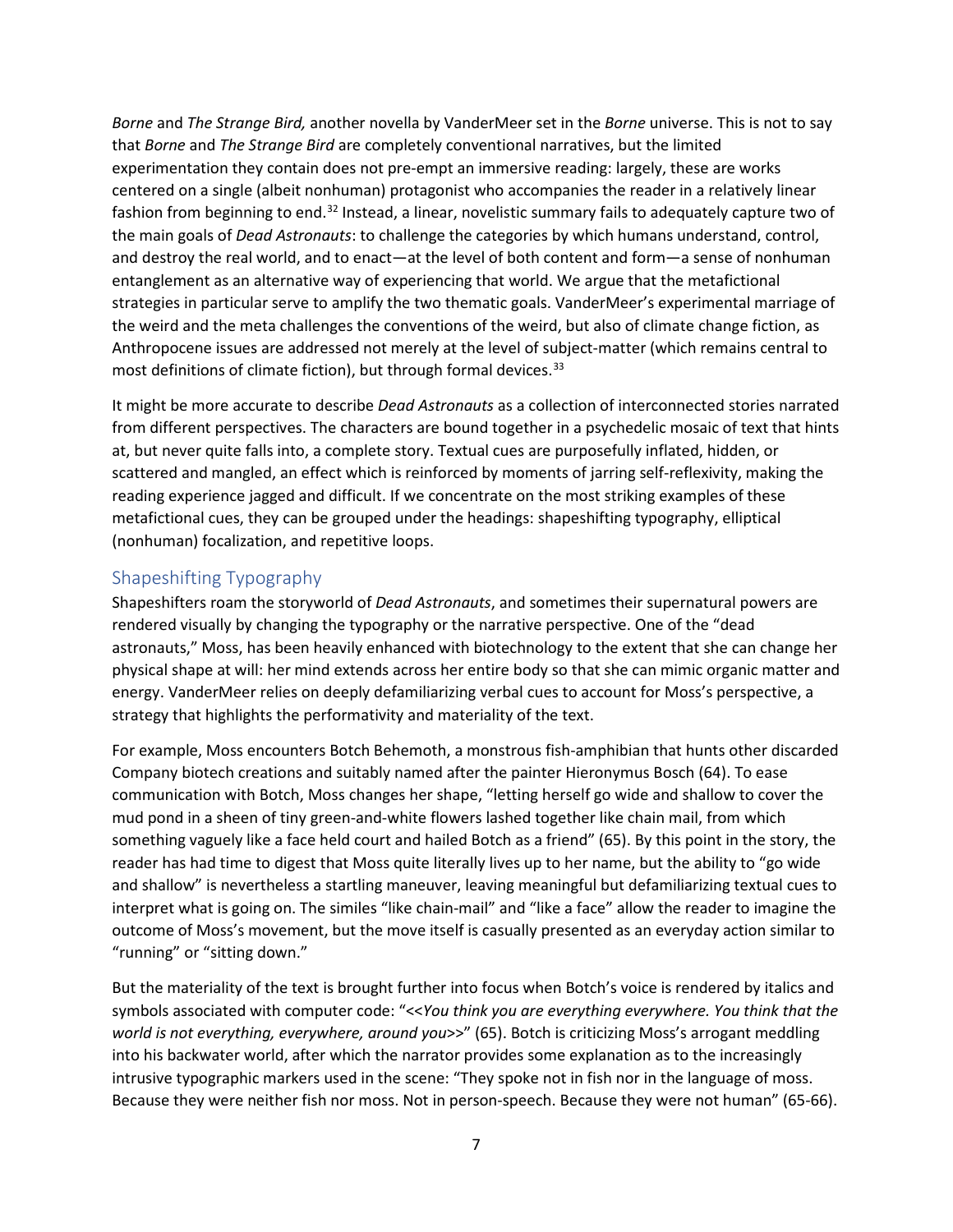The communication between Moss and Botch is so far removed from human registers that it requires new typographical codes and markers—reliance on verbal cues is no longer enough. VanderMeer grants the text shapeshifting abilities that evoke nonhuman entanglement while destabilizing, metafictionally, the reading experience. A few pages further Moss merges her mind and body with Botch and copies him. Here, the diegetic entanglement of Moss and Botch receives a typographical counterpart, which heightens the reader's awareness of textual materiality even further:

This is me. This is me. You are me. Who are me? But she knew who are me. She knew. (67)

The font color changes to gray where Moss and Botch speak as one, embodying their merge visually as well as verbally. The entanglement is so powerful that it even interferes with the syntax; "she knew who are me." Botch is revisited three times in the course of *Dead Astronauts*, with a part of Moss stuck to him as a "lingering intent that clung to the gleaming scales" (126).

This textual self-consciousness is reiterated in other ways throughout the novel, with similar examples of visuo-verbal shapeshifting puncturing the narration. Chapter six of the book, focalized by Moss's previous human form Sarah, makes use of typographical changes to signal a recurring shift in perspective:

"You decide to write on those pages. Things you cannot say aloud, that frighten you. Things you don't understand. Now a door is opening. Now a world is coming in. Through the pages. You know that already, but you don't know it yet.

<<**Demon** language was something the girl picked up from her evangelical mother the last thing. . . . Her mother thought the **demons** weren't just **demons** but retribution from God" (175)

The passage above shows a switch, after the line break, from the present to the past tense and from second-person to third-person narration. It is framed by the same symbol as above (in code it is fittingly called a "bitwise shift operator"), where the font is gray except for "demon(s)." The third-person narrator appears to be Sarah writing in a journal and emphasizes Sarah's psychological trauma. Sarah was abused by her mother as a child, and her subsequently homeless life near a Company facility combines the psychological demons of her childhood with the physical demons of biotechnology and corporate evil.

The you-narration and the shifting typography both signal Sarah's mental instability; in other words, the formal features work to explicitly reinforce the strange events of the narrative. This use of "you" is, in David Herman's terminology, "doubly deictic": it could refer to the fictional character, but it could also address the real reader.<sup>[34](#page-14-21)</sup> The mention of a world "coming in . . . through the pages" will of course increase the likelihood of this metafictional reading of the "you." This blurring of the divide between fictional and real "you" reflects the way in which, in this storyworld, cross-species entanglement and transcorporeal transgressions are the norm.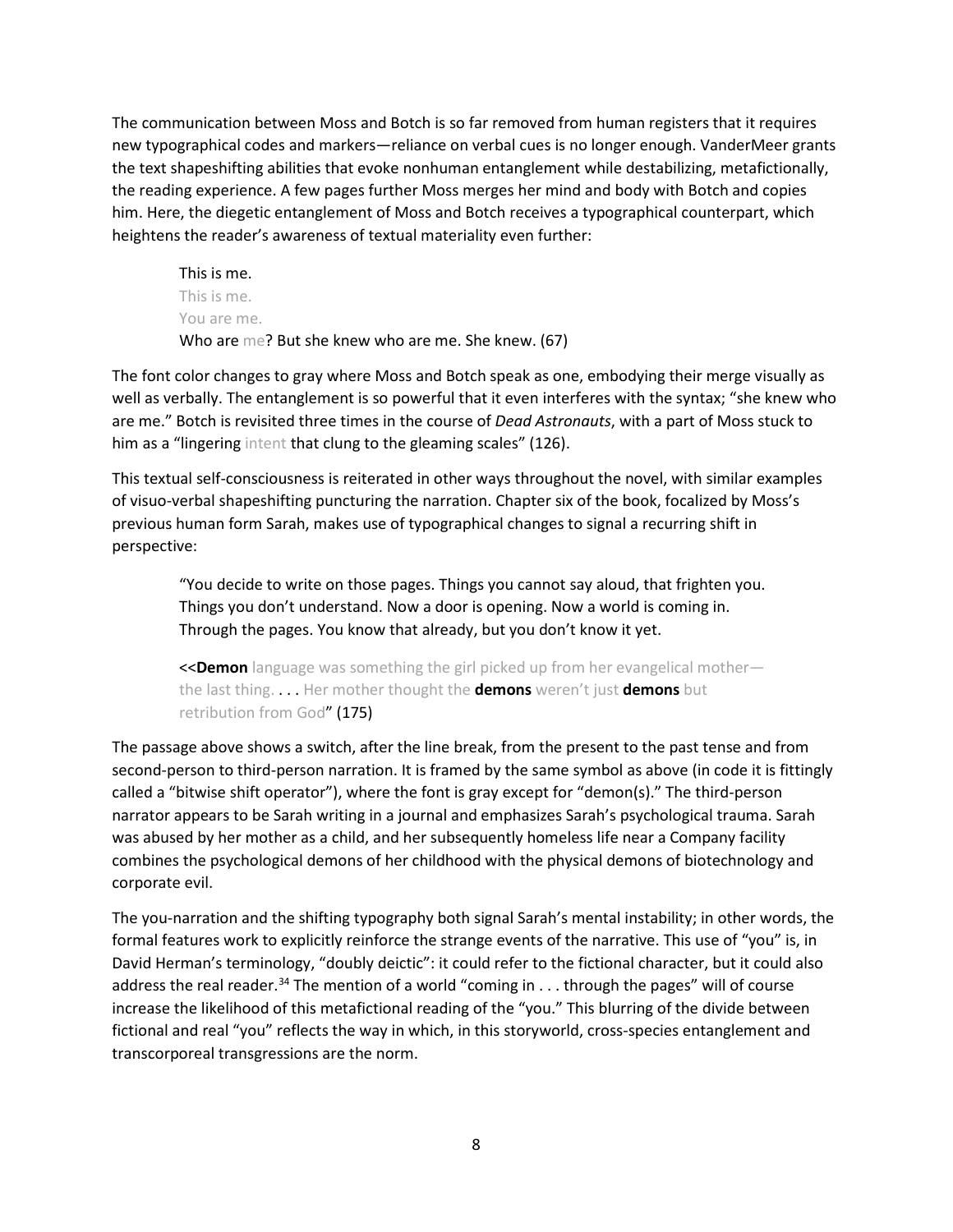## Elliptical (Nonhuman) Focalization

In chapters three, five, and seven, the reasonably coherent story gives way to the perspective of Botch Behemoth. These chapters are divided into one to three paragraphs per page with several lines of blank space between them, relating experiences and observations from Botch's long life in the holding ponds outside the Company headquarters. The fragments sometimes adopt an ambiguous focalization, hovering between Moss and Botch's mind:

Be calm. Becalmed. Slowed Behemoth's breathing, sent stillness awash across it, sent a fluid language scrolling across the folds of his brain. Muddened. Obscured. . . .

The inside was coming outside. The outside was going inside. Pond was desert. Desert, pond. As the Company poked and prodded Botch. Behemoth. (149)

The merge with Moss helps Botch get through experimentation and torture at the Company (rendered in part by the quotation above). Botch's experience of time and space is elliptical both in the paragraph fragments that structure his story—the gaps between the paragraphs represent uneven intervals in space and time—and in the impressionistic way this experience is communicated at the sentence level. A high frequency of parataxis—the stylistic device in which phrases and clauses are placed side by side without coordinating or subordinating conjunctions ("Muddened. Obscured.")—creates a looping, songlike discourse, while rich imagery blends metaphors and sensory data: "a fluid language scrolling across the folds of his brain." The first part of the quotation above moreover lacks a grammatical subject, but it is clear from the changing typography that Moss, the "lingering presence," is the agent that has calmed Behemoth. These missing pieces of linguistic, temporal, and spatial structures constitute what we call elliptical nonhuman focalization: if "focalization" is the standard narratological term for the narrative presentation of experience, Botch's experience can never be presented *directly* in *Dead Astronauts* but only be accessed through the gaps and fragments of VanderMeer's prose.<sup>[35](#page-14-22)</sup>

VanderMeer's active use of these strategies draw attention to the materiality of the text itself, where the nonhuman embodied experience is evoked *in* text and *as* text. The inherently speculative access to the nonhuman characters' experience is enacted and inflated by purposefully playing with the aesthetic illusion. The implicit question is not whether nonhuman experience *can* be realistically accessed by way of human language, but whether the inevitable failure to do so might not be generative of "a kind of understanding even when something cannot be understood," one of the defining qualities of the weird.<sup>[36](#page-14-23)</sup> But the meta is also a sort of signal for when the weird gets to be too much for conventional verbal or narrative representation. In the postapocalyptic storyworld of *Dead Astronauts* reality has become so destabilized that the weird leaks through the cracks into the extradiegetic level, too, whereby it threatens the stability of the real world as well.

In the part of the novel that stands out the most in terms of visual structure, Botch has been reborn as a tiny fish (called "behemoth") after an attack by Mord—a giant, flying bear also featured in *Borne*. The already gappy text is here limited further, to only one paragraph at the bottom of every page; the already impressionistic sentences are typographically split into poetic lines by slashes (in the original):

behemoth satisfied by the sun upon a muddy rock / watched the stitching of black damselflies over the bog / so little sound leaking from their wings / how the delicate tracery escaped / negated all behemoth would ever be / even small / . . .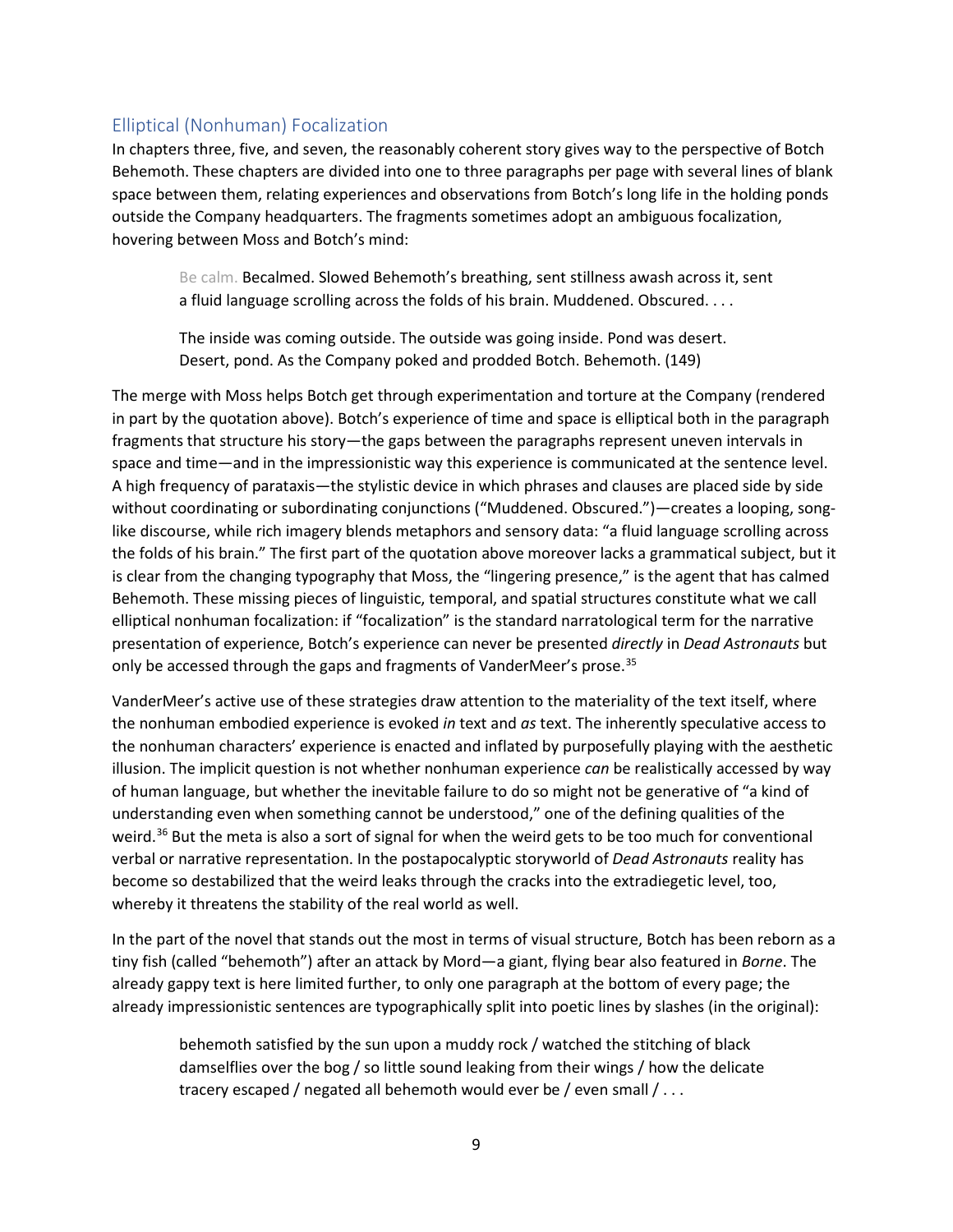#### the last of the green (216–17)

Through a verse-like structure and rhythm these passages express both the otherness and the beauty of Botch's nonhuman perspective. Alongside a large blank space above the passages, these moments from Botch's life are concentrated to sensory experiences to which the narrator (bordering on poetic speaker) has extremely limited access, which highlights and performs the gap between human and nonhuman ways of knowing the world. The text in this chapter is magnified by the empty space above it, remembering also the barren, toxic landscape described in other parts of *Dead Astronauts*, brimming with extinction. The last five words above are alone on the page, striking because they express nostalgic appreciation of the natural environment which is about to disappear. Thus, the metafictional experimentation intertwines with VanderMeer's environmental critique. But throughout the novel, as so often in VanderMeer's prose, there is beauty to be found amid the violence and suffering—beauty and playfulness. This connection is more noticeable in *Dead Astronauts* because of how the typographical fabric of the text is metafictionally foregrounded.

When Moss dies after her fight and merges with Botch, her corpse is hunted by a group of dimensionjumping, hive-mind foxes, who can travel across different versions of reality. The brief rendition of the foxes' delight as they track Moss's body, flitting in and out of multiple spatiotemporal dimensions to feed, is another example of what we call elliptical nonhuman focalization, but it is more explicitly meta and also more organized than the perspective of Botch:

- v. 6.6 As they gorged, one by one, they would:
- v. 6.5 Wink out:
- v. 6.4 Blink back in:
- v. 6.3 Disappear:
- v. 6.2 Reappear:
- v. 6.1 Again,
- v. 6.0 again.
- v. 5.9 Again.
- . . .

v. 5.4 Register: Delirious faux-fox surprise. Deliciousness of tiny journeys, miniature doors in the air. (108–9)

Along the margins of the pages are listed the versions ("v.") of reality to which the foxes travel to catch their prey. This version "counting" is a constant presence throughout the novel. Sometimes the version is listed at the beginning of a chapter, other times it follows characters as they journey between dimensions. But it is nowhere as playful as in the example above. The movement of the foxes is mimicked by the text on the page, culminating in two odd sentences that describe the experience of the foxes, going from external to internal focalization almost mechanically ("Register: Delirious faux-fox surprise"). The formal experimentation using ellipsis as a visual representation of the foxes' behavior functions as a defamiliarizing tool that, on the one hand, marks their reality as intensely different from the reader's. On the other hand, it shows clearly how VanderMeer allows the immersive and the meta to reinforce one another. The reader's eyes dart from version to version much like the foxes' bodies and minds. The audience is therefore involved in their travel across textual versions in a much more direct, bodily way, which does not exactly *break* the aesthetic illusion but challenges it.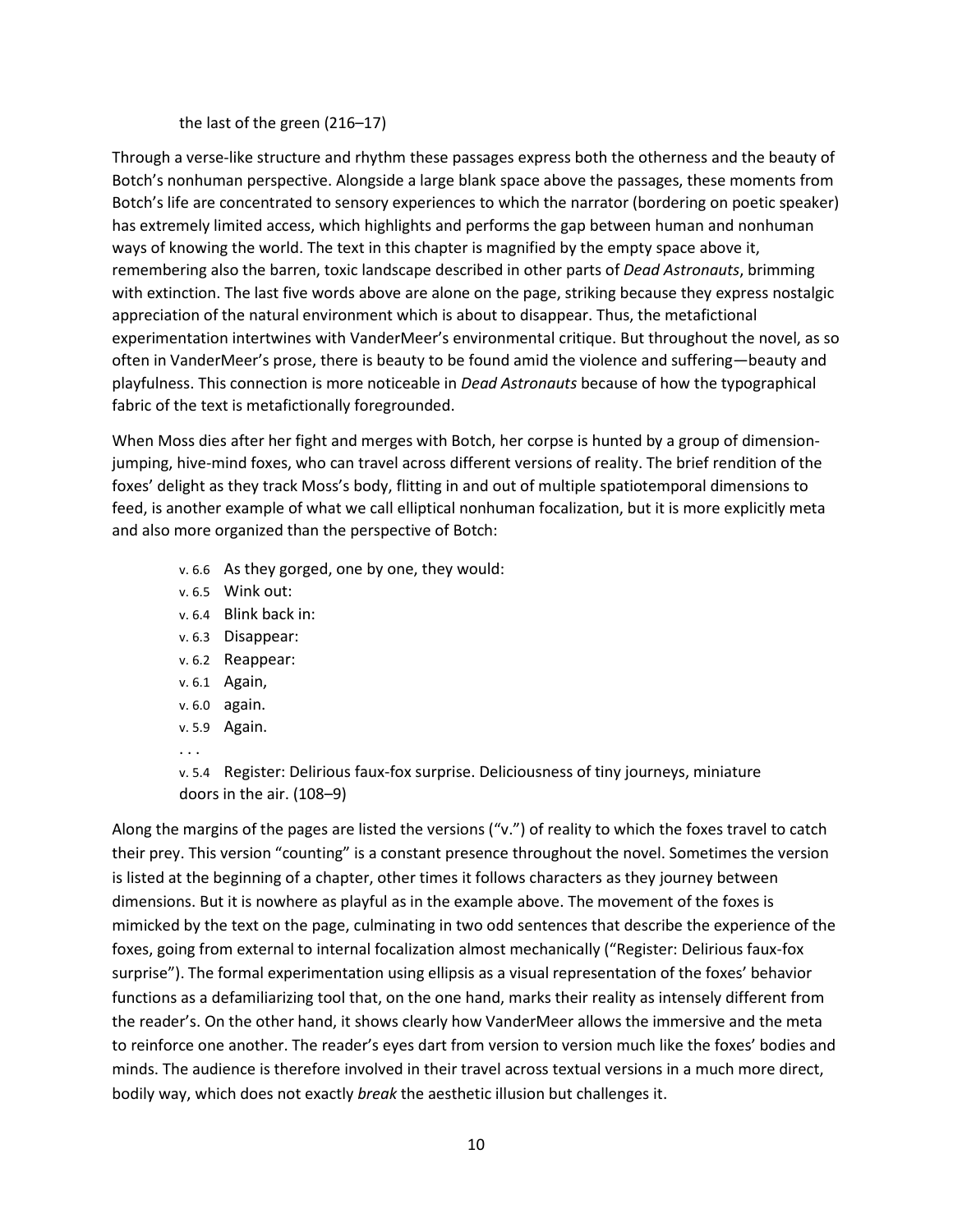These elliptical shifts in time and space pierce and pepper the pages of *Dead Astronauts* but are at their most striking where they frame or cut into the nonhuman perspectives, as outlined by the examples above. The novel's metafictional strategies recall Morton's strange feedback loop between the planetary and the individual level by letting the instability of the storyworld affect the stability of the reading experience. But the "scaled-up" weirdness of the turning of a car key is in *Dead Astronauts*  approached from a different angle. Morton and VanderMeer both comment on the slippery and complex nature of the ecological discourse itself by trying "to access internal things that are very hard to put into words."<sup>[37](#page-15-0)</sup> But rather than using everyday objects to explain the weirdness of a large-scale Anthropocene "hyperobject" like global warming from the outside, VanderMeer approaches it from the inside: the deeply defamiliarizing nonhuman perspectives rendered via unorthodox metafictional strategies suggest that the Anthropocene everyday is already consumed by the weird.

#### Repetitive Loops

In the second-to last chapter of *Dead Astronauts*, the Blue Fox takes over and narrates from the firstperson (singular and plural) perspective. The Blue Fox is another Company creation with superintelligence and shapeshifting abilities, but who escapes the Company and starts killing humans out of hatred for their structural violence against nonhumans. This part of the novel reads as something between a witness statement and an activist manifesto, with the Fox explaining in detail how he and his "great liberation army" of foxes hunt and slaughter humans as revenge (286). The story is divided into three sub-chapters, structured almost as a saga with "verses" and "refrains," where the verses tell the main story in a more conventional way and comment on characters and events known from earlier in the novel. But even the verses of the Fox's saga display a defamiliarizing nonhuman perspective which requires formal experimentation, while little drawings that resemble weirdly mutating cells divide the paragraphs.

In the first of these verses, the Fox begins his saga by criticizing the human reliance on words to understand reality: "You want. Things to be words. That are not words. Could never be words. Your fox is some other construct. We did not agree to that. We do not call ourselves foxes" (258). Nevertheless, the Fox goes on with his tale, even though, to the reader, his life "would be strange and over-silent and made of blank spaces and space for too long" (302). Linguistic, temporal, and spatial gaps are explicitly frontloaded as an important part of nonhuman experience—which harks back to the stories of Botch and Moss. Moreover, the Fox focuses on the cycle of violence in which humans and nonhumans seem to be trapped: "Such repetition for so long, the only difference in the details of the conquest, the defeat" (308). The repetitive nature of the Fox's experience is given a visual shape by the "refrains," where the cycle becomes a terrible song:

They killed us with traps. They killed us with poisons. They killed us with snares. They killed us with guns. They killed us with knives. They strangled us. They trampled us. They tore us apart with hounds. They baited steel-jawed traps. They starved us out. They burned us alive. They withheld water. They killed all out prey. . . . They bred us for fur and bludgeoned us to death. They kept us in cages so small with so many we burst apart. . . . *They killed us with traps. They killed us with poisons. They killed us with snares.* . . . (270–71; italics added)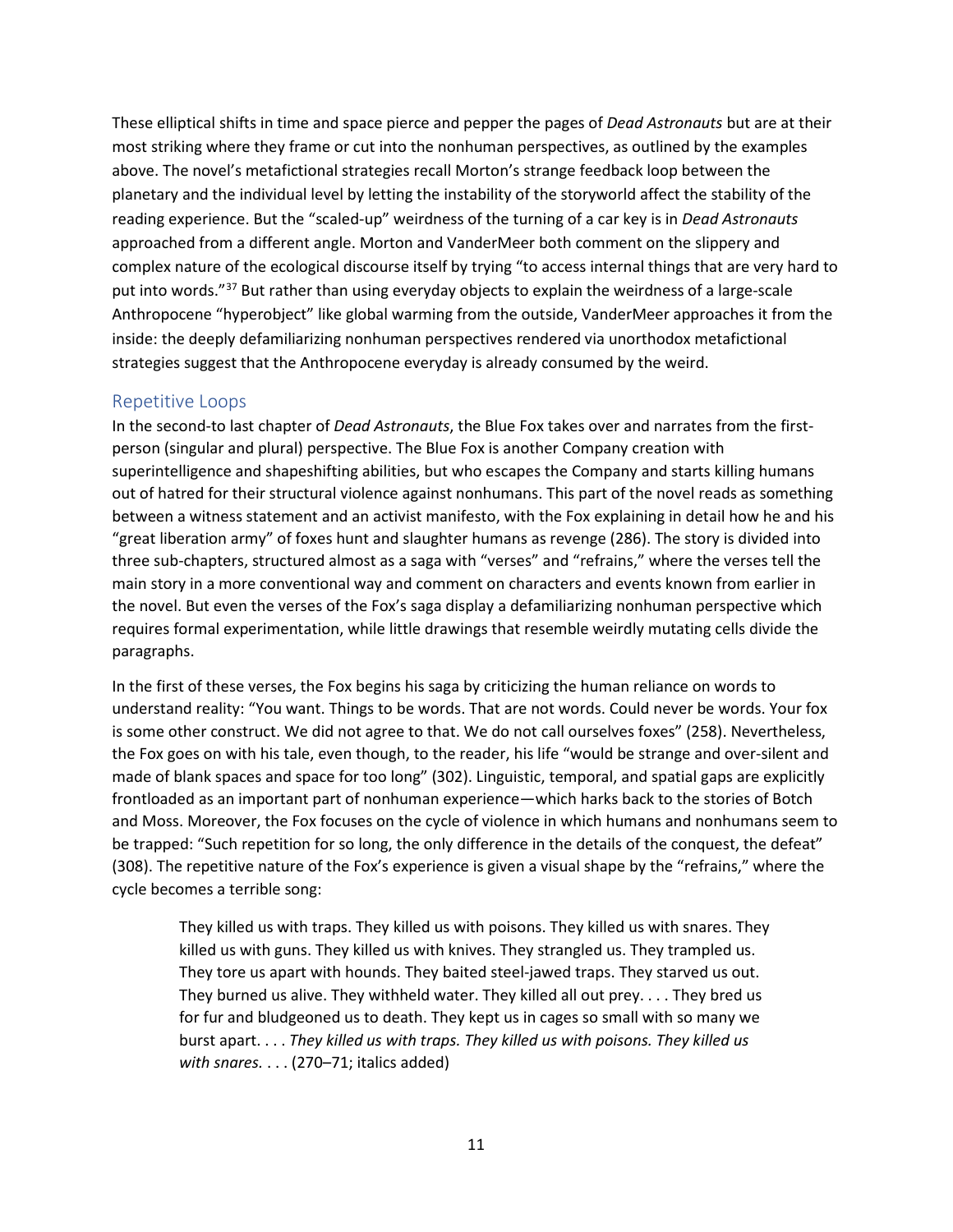The sequence above, from the second refrain, is repeated nine times and covers six pages, creating a rhythmic lull that interferes with the reading process. It might be tempting to skim it, and just let the eyes scan page by page because no new information is given. But there is something hypnotic about the rhythm that invites the reader to slow down and let the story loops run their course, and which makes the sudden breaking of the pattern on the fourth page of the second refrain all the more intrusive: " . . . They tore us apart with hounds. (We walk forests like you walk a room you built). They baited steeljawed traps. . . . " (273). Similar bracketed statements appear at uneven intervals throughout the second and third refrains as a kind of commentary cast from a higher level of narration. The change of grammatical subject and verb tense suggests that the narrator of the bracketed statement is the Blue Fox stepping into the cycle of violence to add nuance to the foxes' experience of reality. It is unclear whether the "you" refers to a character in the book, the reader, or humanity in general. Regardless, the repetitive loops give a sense of the circularity and redundancy of the human treatment of foxes and other nonhumans, while highlighting—along a metafictional route—the constructedness of the text.

Repetition is used actively throughout the novel in other ways, too, sometimes for poetic effect, or to halt the narration in a glitch-like way that marks a jump between versions of reality. At other times these loops simply reinforce the characters' feeling of apocalyptic inevitability: "This was the part where things began to fall apart, because they were meant to fall apart, because they were meant to fall apart, because they were meant to fall apart" (72). The quotation above is jarring and out of place and, much like in the examples of Sarah and Moss in the previous two sections, it draws attention to the critical instability of the storyworld, but also, more subtly, of the world in which readers are positioned as they engage with this self-reflexive passage. Moreover, the passage signals to the reader that "this part" has happened before, and that the current version only happens to be the one in which the reader takes part. The characters perform their own fates in different versions of reality in "an endless amplified loop" (71)—which, notes Jeffrey Clapp, "strikingly resembles a player's necessarily repeated attempt to 'beat' the 'levels' of a video game" (11).<sup>[38](#page-15-1)</sup> This performativity is so important to the construction of the storyworld that it affects the formal structure of the novel as well, which is visible in the metafictional strategies discussed in this paper. Furthermore, the novel's focus on repetition, cyclicality, and failure target violence and suffering as the inevitable results of human mismanagement of nature: it embodies the sense of being trapped in an irreversible pattern of exploitation and consumption.

VanderMeer's ecological critique is never as explicit as in this penultimate part of the story, told by the Blue Fox, perhaps because the Fox addresses humanity both as "they" and as "you." In a particularly striking scene, the fox explains the hypocritical relationship humans have to trees:

How they loved to be out in the trees. The tales they told about the trees and how they loved them. Perhaps because trees did not resist. Trees fell of their own accord, sometimes, as if to prove their love of the ax. The chain saw that felled most of them just completed a tree's own inevitable thought. (285)

This is already a complicated narrative situation, as a fox—the nonhuman first-person narrator—is using free indirect discourse to satirically paraphrase the human abuse of trees. The Fox tells the story of how foxes assaulted chainsaw-owning humans with their own chainsaws "to remind them of what it really meant to be a tree" (2019, 285). The dark humor of this passage borders on absurd, even for a book as bizarre as *Dead Astronauts*. But then, the narrator turns directly to the reader, aware of the absurdity: "Do you doubt me? Do you not see the corpses strewn there in my mind's eye? Can you not distinguish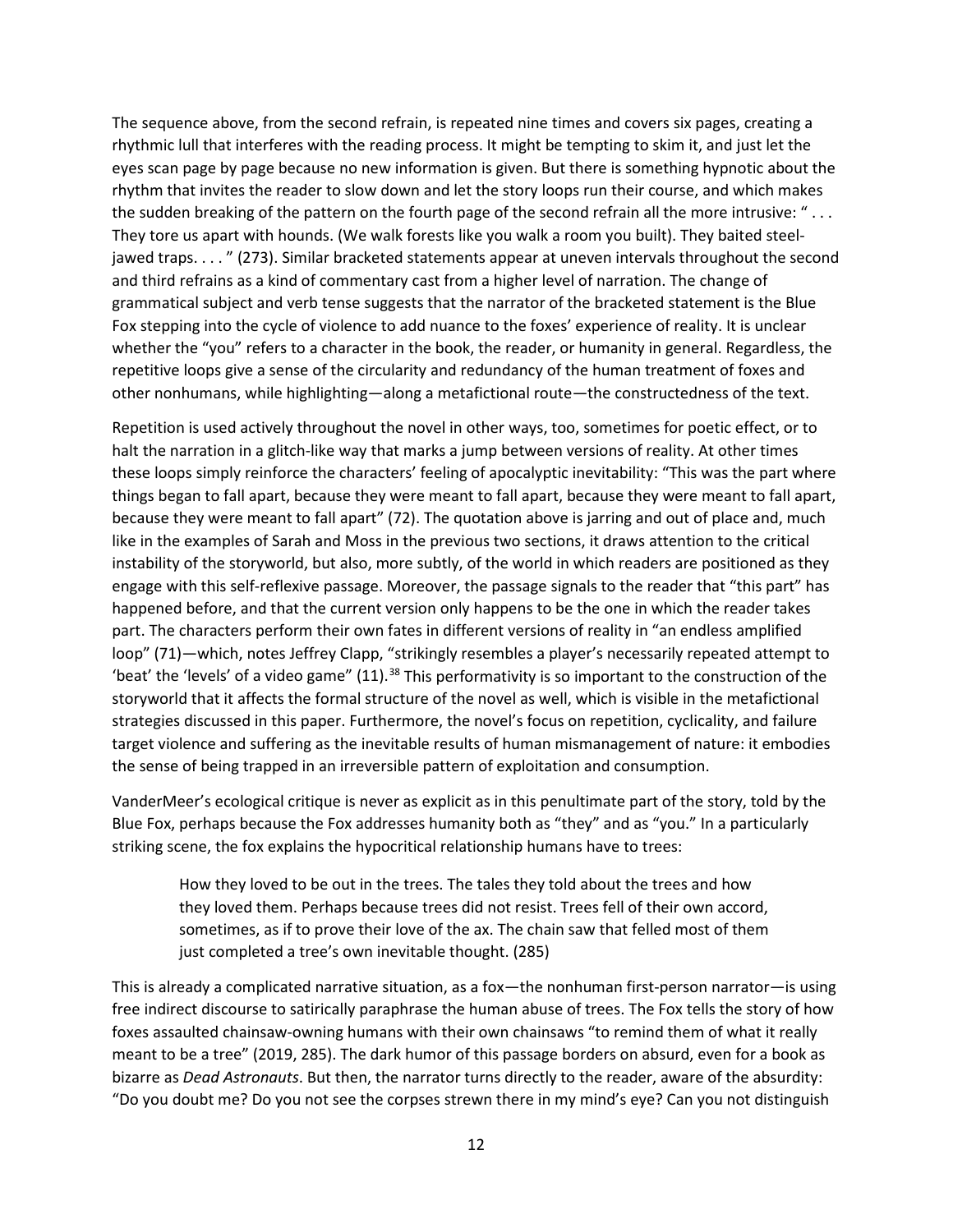truth from fiction? Or were you never taught the difference?" (285). These provocative questions tie the reality of the storyworld to the reader's ethical position vis-à-vis nonhumans, creating a near-metaleptic situation that activates the reader as a character in the Fox's story—as a representative of the human species.

The explicit address to the reader becomes near-metaleptic again when the Fox at a later point refers to "you, here, in this room, with me half dead hanging from the wall" (302). Again, this is an instance of doubly deictic "you" in Herman's sense: the "you" might also refer to an unnamed character or narratee in the novel, but due to the high concentration of other metafictional strategies, as a reader it is difficult not to feel targeted by the Blue Fox's address. When the Fox reveals how he was taken to the lab for experimentation, and got separated from his mate and his pups, the reader is perhaps more susceptible to his sarcastic comments about the Disney-like pathos of such a "sentimental tale. The tale you always need to care. Which shows you don't care. Why we don't care if you care" (305). Here, we are confronted with the assumption that conventional stories with anthropomorphized nonhuman characters and "safe" affective registers are the best way to foster care about environmental destruction. The Fox's near-metaleptic address to the reader tries to thwart this "sentimental" attitude but seems cynical about the chances of success. Perhaps, as the novel as a whole suggests, a narrative that is at the same time (self-)critical and playful might be the best route to ecological care.

Indeed, a metafictional analysis of these scenes reinforces the novel's ecological critique by drawing attention to the reader's role as a human outside of the storyworld. Rather than presenting potential solutions to the problematic human-nonhuman relationship, however, VanderMeer "returns to the affective experience of failure," much like a video game that offers infinite tries but no chance at winning.<sup>[39](#page-15-2)</sup> The repetitive loops thus catch up with the story at a broader level, too, by interfering with the novel form itself: the shapeshifting typography, temporal and spatial ellipses, and other metafictional strategies can be read as part of this gamified dystopian vision of the Anthropocene where the reader becomes a hapless player just like the characters in the novel.

## **Conclusion**

In *Dead Astronauts*, the ecological themes at the heart of most of VanderMeer's oeuvre achieve a level of formal complexity that embodies the many facets of Anthropocene discourse, raising questions about agency, subjectivity, and existence in a more performative and self-reflexive way than is common in weird fiction. *Dead Astronauts* enacts or dramatizes a scale collapse of one narrative level into another, using the slipperiness of the weird to reinforce the conflation of the cosmic and the everyday, of the global and the local. As Amitav Ghosh argues, climate change is

peculiarly resistant to the customary frames that literature has applied to "Nature": they are too powerful, too grotesque, too dangerous, and too accusatory to be written about in a lyrical, or elegiac, or romantic vein. Indeed, in that these events are not entirely of Nature (whatever that might be), they confound the very idea of "Nature writing" or ecological writing: they are instances, rather, of the uncanny intimacy of our relationship with the non-human.<sup>[40](#page-15-3)</sup>

VanderMeer is known for reminding his readers of this uncanny intimacy, and in *Dead Astronauts* the intimacy is pushed to new levels, refusing the reader the comforts of a plot-driven, linear story, or familiar narrative methods. *Dead Astronauts* showcases, we argue, not only the affordances of formal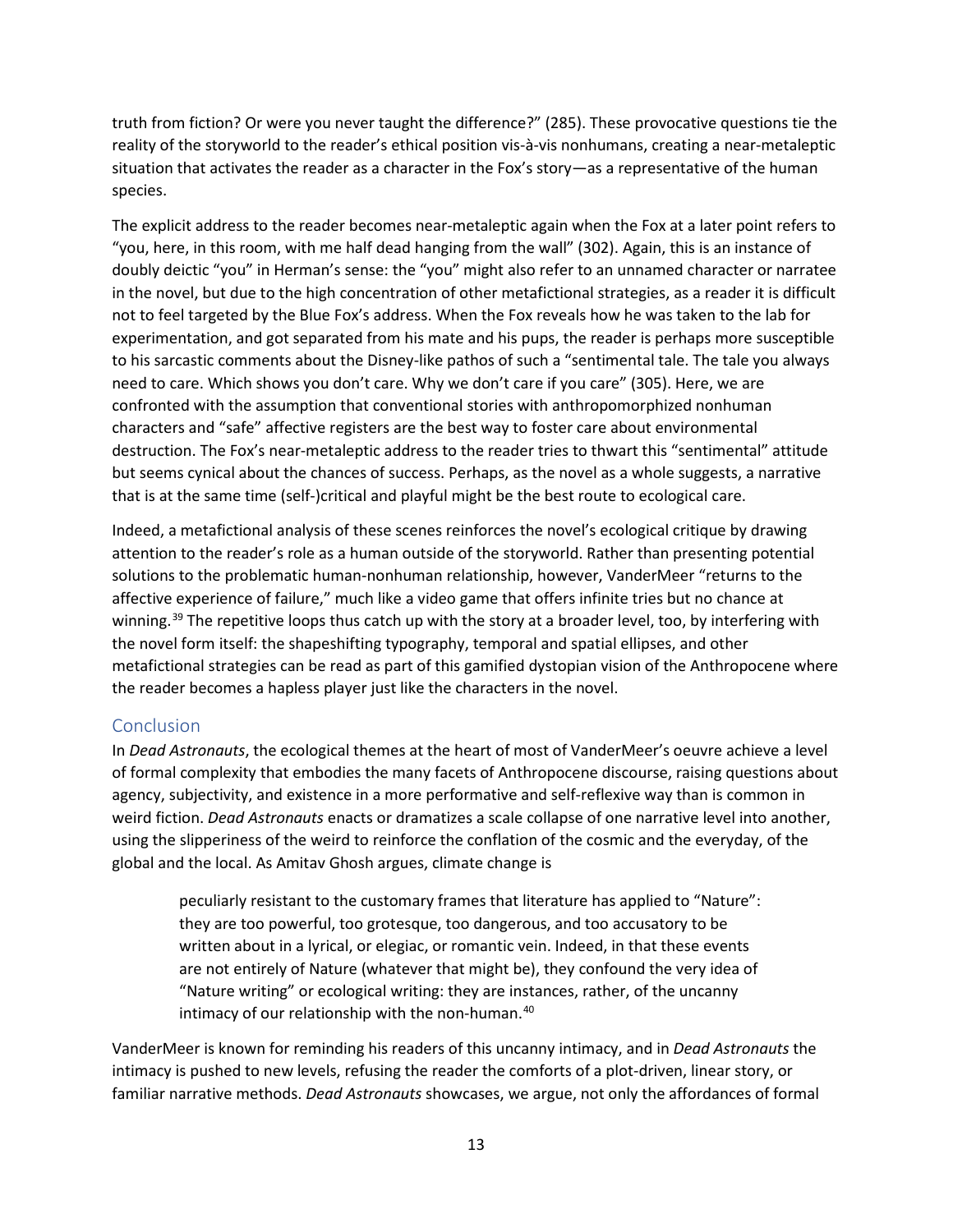experimentation for addressing the, in Ghosh's words, "powerful, grotesque, dangerous, and uncanny" Anthropocene moment, but also the affordances of the weird mode for experimenting with the literary possibilities and ecocritical potential of speculative fiction.

And perhaps it should not surprise us that the weird, a mode always drawn toward the unthinkable edges, borders, and cracks of the world should feel at home in the meta. Over the last decade, a number of markedly metafictional works have emerged from the weird tradition. The self-reflexivity of these narratives remains largely underexplored, especially from an ecocritical perspective. Yet, as we have argued here, this metafictional weird has particular resonance in an ecological context. Anthropocene crises like global warming, plastic pollution, or droughts are becoming increasingly urgent, but they remain frustratingly slippery for the imagination. Previously unthinkable or far-off catastrophes are on our doorstep, and the weirdness of that realization echoes reflections about the Anthropocene on the one hand, and metafictional experimentation on the other. This new direction of the weird contributes to expanding the mode's power to include, and explicitly target issues from, contemporary politics and culture, stepping away from the mere aestheticization of a distant cosmos full of unknowable horrors. The weird is turning inward, moving closer—but that is not to say it is shrinking.

<span id="page-13-0"></span> $1$  The authors would like to thank two anonymous reviewers for their helpful commentary on the article. While working on this article, the authors received funding from the European Research Council (ERC) under the European Union's Horizon 2020 research and innovation program (grant agreement no. 714166).

<span id="page-13-1"></span><sup>&</sup>lt;sup>2</sup> See, for instance, Benjamin Robertson's comment that "the new weird exhibits a general tendency to espouse a worldview more open to and receptive of the beyond [that is, any form of otherness] than does the weird." Benjamin J. Robertson, *None of This Is Normal: The Fiction of Jeff VanderMeer* (Minneapolis: University of Minnesota Press, 2018), 29. For more on the distinctiveness of the New Weird, see Gry Ulstein, "Brave New Weird: Anthropocene Monsters in Jeff VanderMeer's 'The Southern Reach,'" *Concentric: Literary and Cultural Studies* 43, no. 1 (2017): 71–96.

<span id="page-13-2"></span><sup>3</sup> Roger Luckhurst, "The Weird: A Dis/Orientation," *Textual Practice* 31, no. 6 (2017): 1041–61; Robertson, *None of This Is Normal*.

<span id="page-13-3"></span><sup>4</sup> Luckhurst, "The Weird," 1056.

<span id="page-13-4"></span><sup>5</sup> Luckhurst, 1053.

<span id="page-13-5"></span><sup>6</sup> We use the term "storyworld" in David Herman's sense of a mental model that readers use to understand narrative. See David Herman, *Story Logic: Problems and Possibilities of Narrative* (Lincoln: University of Nebraska Press, 2002), 5. For a recent discussion of the "text and world" metaphor, see the collection edited by Alice Bell and Marie-Laure Ryan, eds., *Possible Worlds Theory and Contemporary Narratology* (Lincoln: University of Nebraska Press, 2019).

<span id="page-13-6"></span><sup>7</sup> On metafiction, see important work published in the 1980s: Linda Hutcheon, *Narcissistic Narrative: The Metafictional Paradox* (Waterloo, ON: Wilfrid Laurier University Press, 1980); Patricia Waugh, *Metafiction: The Theory and Practice of Self-Conscious Fiction* (London and New York: Routledge, 1984).

<span id="page-13-7"></span><sup>8</sup> Gérard Genette, *Narrative Discourse: An Essay in Method*, trans. J. E. Lewin (Ithaca and London: Cornell University Press, 1980), 235.

<span id="page-13-8"></span><sup>9</sup> For a discussion of metalepsis in postmodernist fiction, see Brian McHale, *Postmodernist Fiction* (London and New York: Routledge, 1987), 8. We also refer to *When Storyworlds Collide*, by Jeff Thoss, for a synthesis of three decades of narratological approaches to metalepsis after Genette. Jeff Thoss, *When Storyworlds Collide: Metalepsis in Popular Fiction* (Leiden: Brill, 2015).

<span id="page-13-9"></span><sup>10</sup> Jon Hegglund, "Unnatural Narratology and Weird Realism in Jeff VanderMeer's Annihilation," in *Environment and Narrative: New Directions in Econarratology*, ed. Erin James and Eric Morel (Columbus: Ohio State University Press, 2020), 33.

<span id="page-13-11"></span><span id="page-13-10"></span><sup>11</sup> Ann VanderMeer and Jeff VanderMeer, eds., *The New Weird* (San Francisco: Tachyon Publications, 2007), xvii. <sup>12</sup> Werner Wolf, "Aesthetic Illusion as an Effect of Fiction," *Style* 38, no. 3 (2004): 325.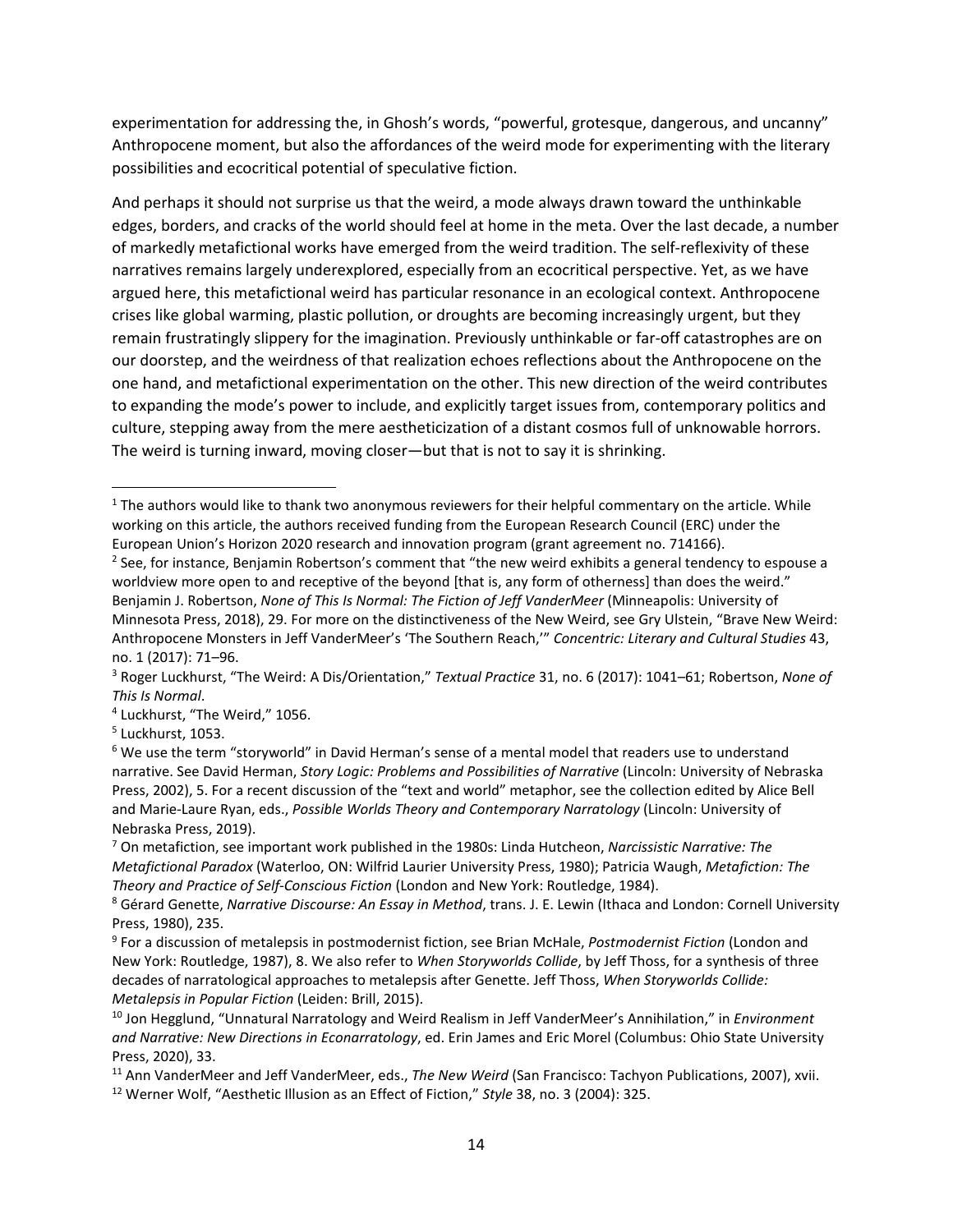<span id="page-14-0"></span><sup>13</sup> See Marie-Laure Ryan's influential treatment of immersion in fiction in *Narrative as Virtual Reality: Immersion and Interactivity in Literature and Electronic Media* (Baltimore and London: Johns Hopkins University Press, 2001). <sup>14</sup> Richard Walsh's account of fictionality centers on this idea of real-world relevance, which Walsh sees as an

<span id="page-14-1"></span>essential component of narrative meaning-making. Walsh also opposes the "text as world" metaphor because it tends to reify the ontological separation between fiction and everyday reality. See Richard Walsh, *The Rhetoric of Fictionality: Narrative Theory and the Idea of Fiction* (Columbus: Ohio State University Press, 2007).

<span id="page-14-2"></span><sup>15</sup> Marco Caracciolo, "Cognitive Literary Studies and the Status of Interpretation: An Attempt at Conceptual Mapping," *New Literary History* 47, no. 3 (2016): 187–208.

<span id="page-14-3"></span><sup>16</sup> Erin James, *The Storyworld Accord: Econarratology and Postcolonial Narratives* (Lincoln: University of Nebraska Press, 2015), 39.

<span id="page-14-4"></span><sup>17</sup> Lawrence Buell, *The Environmental Imagination: Thoreau, Nature Writing, and the Formation of American Culture* (Cambridge, MA: Harvard University Press, 1995).

<span id="page-14-5"></span><sup>18</sup> See also James's comment on "the power of literary narratives to create worlds in which readers immerse themselves—an immersive power that has the ability to transport readers to new environmental experiences and *potentially influence the way those readers view the world*." James, *The Storyworld Accord*, 33; emphasis added. <sup>19</sup> Merja Polvinen, "Enactive Perception and Fictional Worlds," in *The Cognitive Humanities: Embodied Mind in Literature and Culture*, ed. Peter Garratt (London: Palgrave Macmillan, 2016), 19–34.

<span id="page-14-7"></span><span id="page-14-6"></span><sup>20</sup> James, *The Storyworld Accord*, 39.

<span id="page-14-8"></span> $21$  For more on the inherent complexity of the ecological crisis and how it calls for equally complex narrative strategies, see Marco Caracciolo, *Narrating the Mesh: Form and Story in the Anthropocene* (Charlottesville: University of Virginia Press, 2021).

<span id="page-14-9"></span> $22$  Defamiliarization is not the only effect of metalepsis, though. For further discussion, see Alice Bell and Jan Alber, "Ontological Metalepsis and Unnatural Narratology," *Journal of Narrative Theory* 42, no. 2 (2012): 166–92. <sup>23</sup> McHale, *Postmodernist Fiction*, 119–21.

<span id="page-14-11"></span><span id="page-14-10"></span><sup>24</sup> Douglas R. Hofstadter, *Gödel, Escher, Bach: An Eternal Golden Braid* (New York: Basic Books, 1999), 686. Interestingly, the same term ("wrongness") surfaces in Mark Fisher's influential definition of the weird: "the weird is a particular kind of perturbation. It involves a sensation of *wrongness*: a weird entity or object is so strange that it makes us feel that it should not exist, or at least it should not exist here." Mark Fisher, *The Weird and the Eerie* (London: Repeater, 2016), 15.

<span id="page-14-12"></span><sup>25</sup> Timothy Morton, *Dark Ecology: For a Logic of Future Coexistence* (New York: Columbia University Press, 2016), 7–8. The term Anthropocene was introduced by two scientists, Paul Crutzen and Eugene Stoermer, in "The Anthropocene," *Global Change Newsletter* 41 (2000): 17–18. For a critical discussion of the concept's reception in the humanities, see Eileen Crist, "On the Poverty of Our Nomenclature," *Environmental Humanities* 3, no. 1 (2013): 129–47.

<span id="page-14-13"></span><sup>26</sup> Dipesh Chakrabarty, "Climate and Capital: On Conjoined Histories," *Critical Inquiry* 41, no. 1 (2014): 1–23; Bruno Latour, "Agency at the Time of the Anthropocene," *New Literary History* 45, no. 1 (2014): 1–18.

<span id="page-14-14"></span><sup>27</sup> Morton, *Dark Ecology*, 8.

<span id="page-14-15"></span><sup>28</sup> Derek Woods, "Scale Critique for the Anthropocene," *Minnesota Review* 83 (2014): 133–42.

<span id="page-14-16"></span><sup>29</sup> For a more sustained discussion of that feedback loop in light of complexity science, see Caracciolo, *Narrating the Mesh*, chap. 1.

<span id="page-14-17"></span><sup>30</sup> Luckhurst, "The Weird"; Robertson, *None of This Is Normal*.

<span id="page-14-18"></span><sup>31</sup> Jeff VanderMeer, *Dead Astronauts* (New York: Farrar, Straus and Giroux, 2019), 33. From now on we will cite VanderMeer's work parenthetically in the body of the article.

<span id="page-14-19"></span><sup>32</sup> Although we won't be able to pursue this connection in this article, *Dead Astronauts* also marks a return to the metaleptic style of VanderMeer's early works, particularly *City of Saints and Madmen* (2001).

<span id="page-14-20"></span><sup>33</sup> For more on the definition of climate change fiction, see Antonia Mehnert, *Climate Change Fictions: Representations of Global Warming in American Literature* (Basingstoke, UK: Palgrave Macmillan, 2016). <sup>34</sup> Herman, *Story Logic*, 352.

<span id="page-14-22"></span><span id="page-14-21"></span><sup>35</sup> On how textual gaps can be used to evoke conscious experience in narrative, see also Marco Caracciolo and Cécile Guédon, "Child Minds Through Gaps and Metaphor," in *Subjectivity across Media: Interdisciplinary and Transmedial Perspectives*, ed. Maike Sarah Reinerth and Jan-Noël Thon (New York: Routledge, 2016), 45–58.

<span id="page-14-23"></span><sup>36</sup> Jeff VanderMeer and Ann VanderMeer, eds., *The Weird: A Compendium of Strange and Dark Stories* (London: Chorrus, 2011), xv.